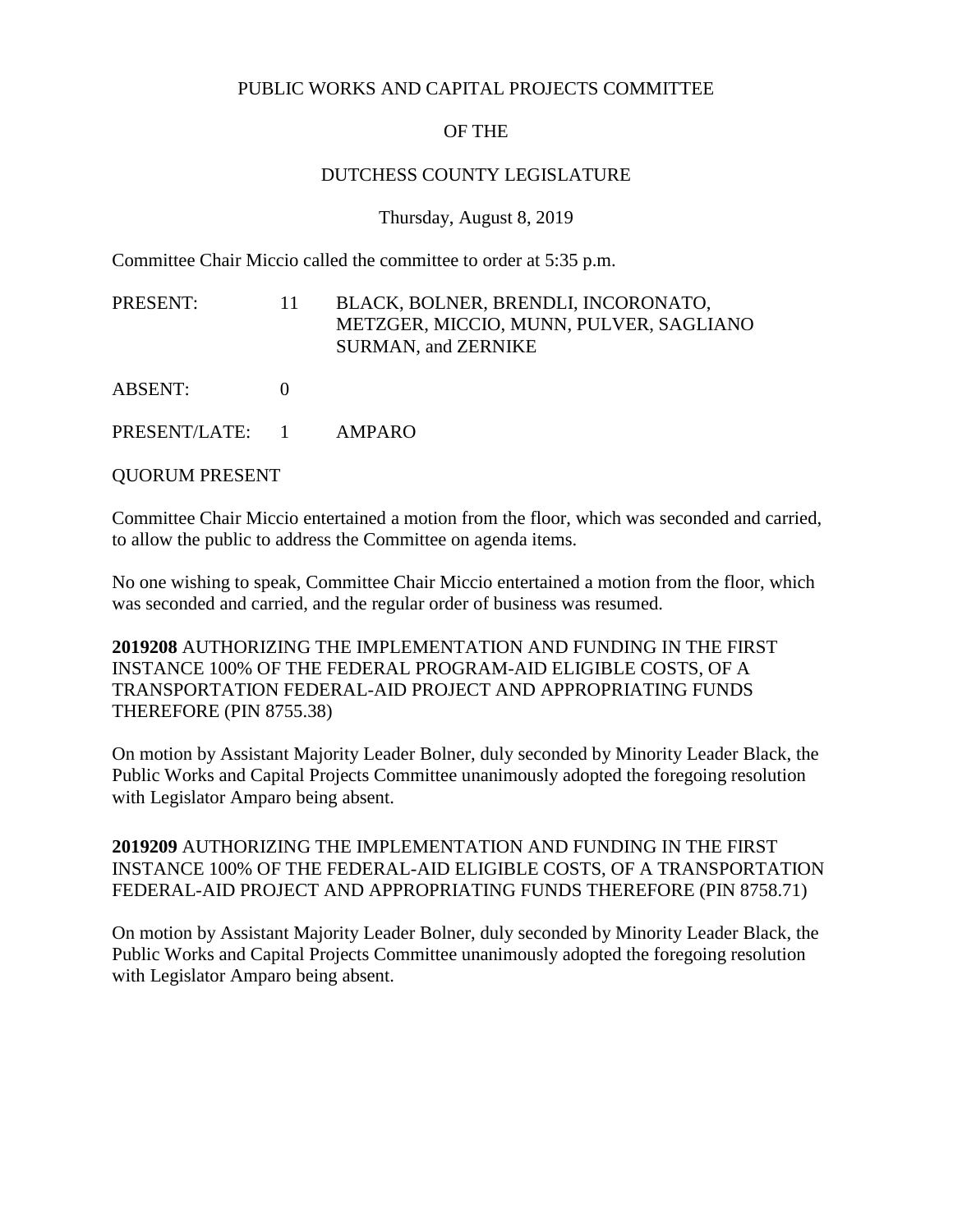**2019210** AUTHORIZING EXECUTION OF EMPIRE STATE TRAIL WORK AGREEMENT BETWEEN OFFICE OF PARKS, RECREATION, AND HISTORIC PRESERVATION, NEW YORK STATE DEPARTMENT OF TRANSPORTATION AND THE COUNTY RELATING TO CONSTRUCTION, OWNERSHIP AND MAINTENANCE OF EMPIRE STATE TRAIL ALONG A PORTION OF CR 103 (RIVER ROAD AND ANNANDALE ROAD) IN THE TOWNS OF RED HOOK AND RHINEBECK, DUTCHESS COUNTY

On motion by Assistant Majority Leader Bolner, duly seconded by Majority Leader Sagliano, the Public Works and Capital Projects Committee unanimously adopted the foregoing resolution with Legislator Amparo being absent.

**2019211** AUTHORIZING EXECUTION OF EMPIRE STATE TRAIL WORK AGREEMENT BETWEEN OFFICE OF PARKS, RECREATION, AND HISTORIC PRESERVATION, NEW YORK STATE DEPARTMENT OF TRANSPORTATION AND THE COUNTY RELATING TO CONSTRUCTION, OWNERSHIP AND MAINTENANCE OF EMPIRE STATE TRAIL ALONG A PORTION OF CR 78 (BROADWAY) IN THE VILLAGE OF TIVOLI, DUTCHESS COUNTY

On motion by Assistant Majority Leader Bolner, duly seconded by Majority Leader Sagliano, the Public Works and Capital Projects Committee unanimously adopted the foregoing resolution with Legislator Amparo being absent.

**2019212** AUTHORIZATION TO ACQUIRE A PERMANENT EASEMENT FROM TERENCE H. WILSON, IN CONNECTION WITH THE IMPROVEMENTS TO BEEKMAN ROAD (CR 9) IN THE TOWNS OF EAST FISHKILL AND BEEKMAN (PIN 8755.38)

On motion by Assistant Majority Leader Bolner, duly seconded by Majority Leader Sagliano, the Public Works and Capital Projects Committee unanimously adopted the foregoing resolution with Legislator Amparo being absent.

**2019213** AUTHORIZATION TO ACQUIRE A FEE ACQUISITION FROM SPRINGHILL PARK, LLC IN CONNECTION WITH THE BEEKMAN ROAD (CR 9) IMPROVEMENTS IN THE TOWNS OF EAST FISHKILL AND BEEKMAN, DUTCHESS COUNTY, NEW YORK (PIN 8755.38)

On motion by Assistant Majority Leader Bolner, duly seconded by Minority Leader Black, the Public Works and Capital Projects Committee unanimously adopted the foregoing resolution with Legislator Amparo being absent.

**2019214** AUTHORIZING CONDEMNATION PROCEEDING FOR ACQUISITION OF PERMANENT EASEMENT AGAINST JESSE BARTICCIOTTO IN CONNECTION WITH THE IMPROVEMENTS TO BEEKMAN ROAD (CR 9) IN THE TOWNS OF EAST FISHKILL AND BEEKMAN DUTCHESS COUNTY, NEW YORK (PIN 8755.38)

On motion by Majority Leader Sagliano, duly seconded by Assistant Majority Leader Bolner, the Public Works and Capital Projects Committee unanimously adopted the foregoing resolution with Legislator Amparo being absent.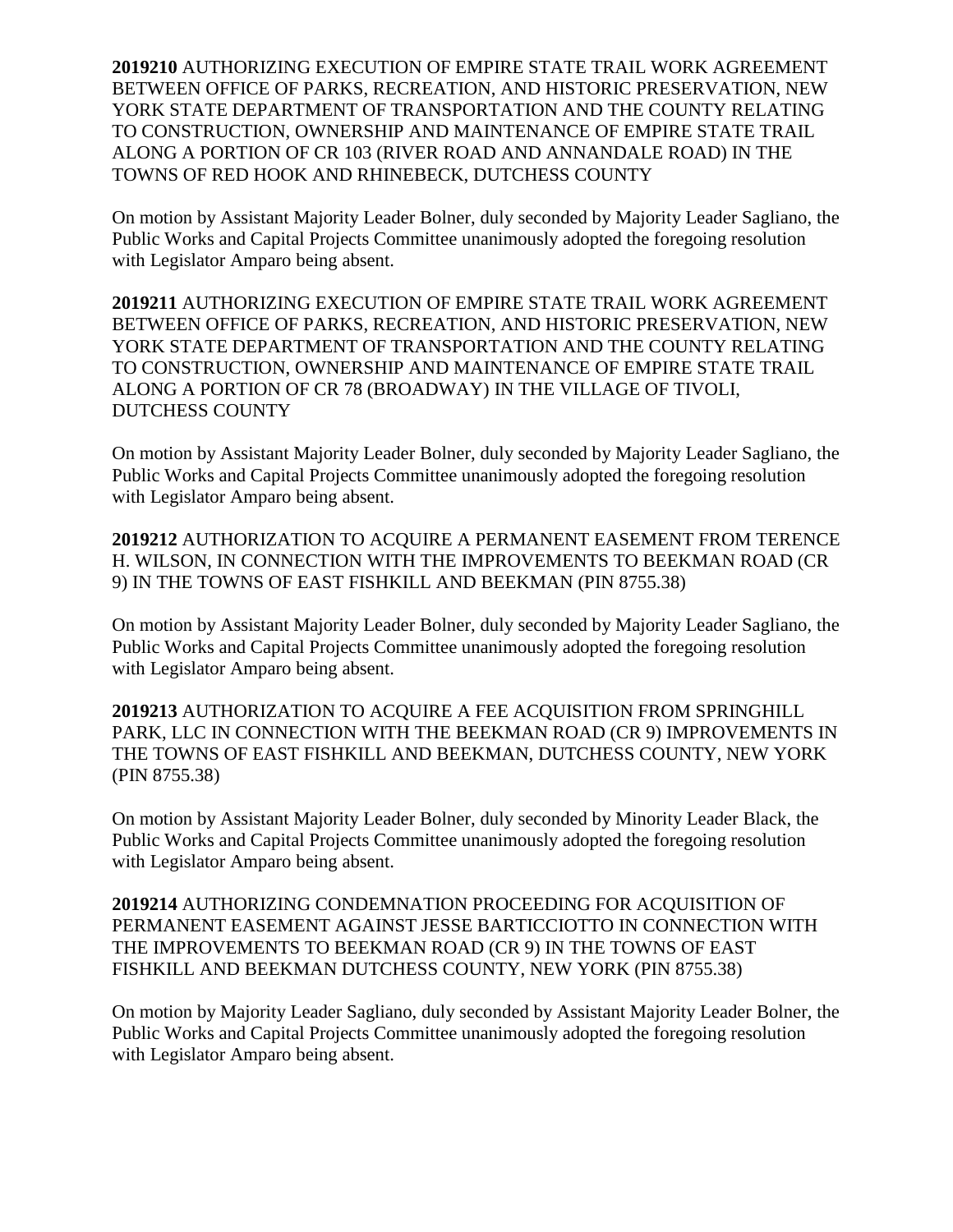**2019215** AUTHORIZING CONDEMNATION PROCEEDING FOR FEE ACQUISITION OF REAL PROPERTY AND TEMPORARY EASEMENT AGAINST CHARLES KENNETH SCHWEIZER AND MARJORIE ANN SCHWEIZER IN CONNECTION WITH THE IMPROVEMENTS TO BEEKMAN ROAD (CR 9) IN THE TOWNS OF EAST FISHKILL AND BEEKMAN, DUTCHESS COUNTY, NEW YORK (PIN 8755.38)

On motion by Assistant Majority Leader Bolner, duly seconded by Majority Leader Sagliano, the Public Works and Capital Projects Committee unanimously adopted the foregoing resolution with Legislator Amparo being absent.

**2019216** AUTHORIZING CONDEMNATION PROCEEDING FOR ACQUISITION OF PERMANENT EASEMENT AND FEE ACQUISITION AGAINST ROY O. RODRIGUEZ AND ANDREA L. RODRIGUEZ IN CONNECTION WITH IMPROVEMENTS TO BEEKMAN ROAD (CR 9) IN THE TOWNS OF EAST FISHKILL AND BEEKMAN DUTCHESS COUNTY, NEW YORK

On motion by Assistant Majority Leader Bolner, duly seconded by Minority Leader Black, the Public Works and Capital Projects Committee unanimously adopted the foregoing resolution with Legislator Amparo being absent.

**2019217** AUTHORIZATION TO ACQUIRE A FEE ACQUISITION FROM DAVID DALY AND MARLENE DALE IN CONNECTION WITH THE BEEKMAN ROAD (CR 9) IMPROVEMENTS IN THE TOWNS OF EAST FISHKILL AND BEEKMAN, DUTCHESS COUNTY, NEW YORK (PIN 8755.38)

On motion by Assistant Majority Leader Bolner, duly seconded by Majority Leader Sagliano, the Public Works and Capital Projects Committee unanimously adopted the foregoing resolution with Legislator Amparo being absent.

**2019218** AUTHORIZING CONDEMNATION PROCEEDING FOR ACQUISITION IN FEE OF REAL PROPERTY AGAINST THE ESTATE OF MARGARET M. TRAMA IN CONNECTION WITH IMPROVEMENTS TO BEEKMAN ROAD (CR 9) IN THE TOWNS OF EAST FISHKILL AND BEEKMAN, DUTCHESS COUNTY, NEW YORK (PIN 8755.38)

On motion by Assistant Majority Leader Bolner, duly seconded by Majority Leader Sagliano, the Public Works and Capital Projects Committee unanimously adopted the foregoing resolution with Legislator Amparo being absent.

**2019219** AUTHORIZATION TO ACQUIRE A PERMANENT EASEMENT FROM RICHARD P. JACKOB, BRANDON R. JACKOB, JARRET P. JACKOB AND JOAN R. JACKOB, IN CONNECTION WITH THE IMPROVEMENTS TO BEEKMAN ROAD (CR 9) IN THE TOWNS OF BEEKMAN AND EAST FISHKILL (PIN 8755.38)

On motion by Assistant Majority Leader Bolner, duly seconded by Majority Leader Sagliano, the Public Works and Capital Projects Committee unanimously adopted the foregoing resolution with Legislator Amparo being absent.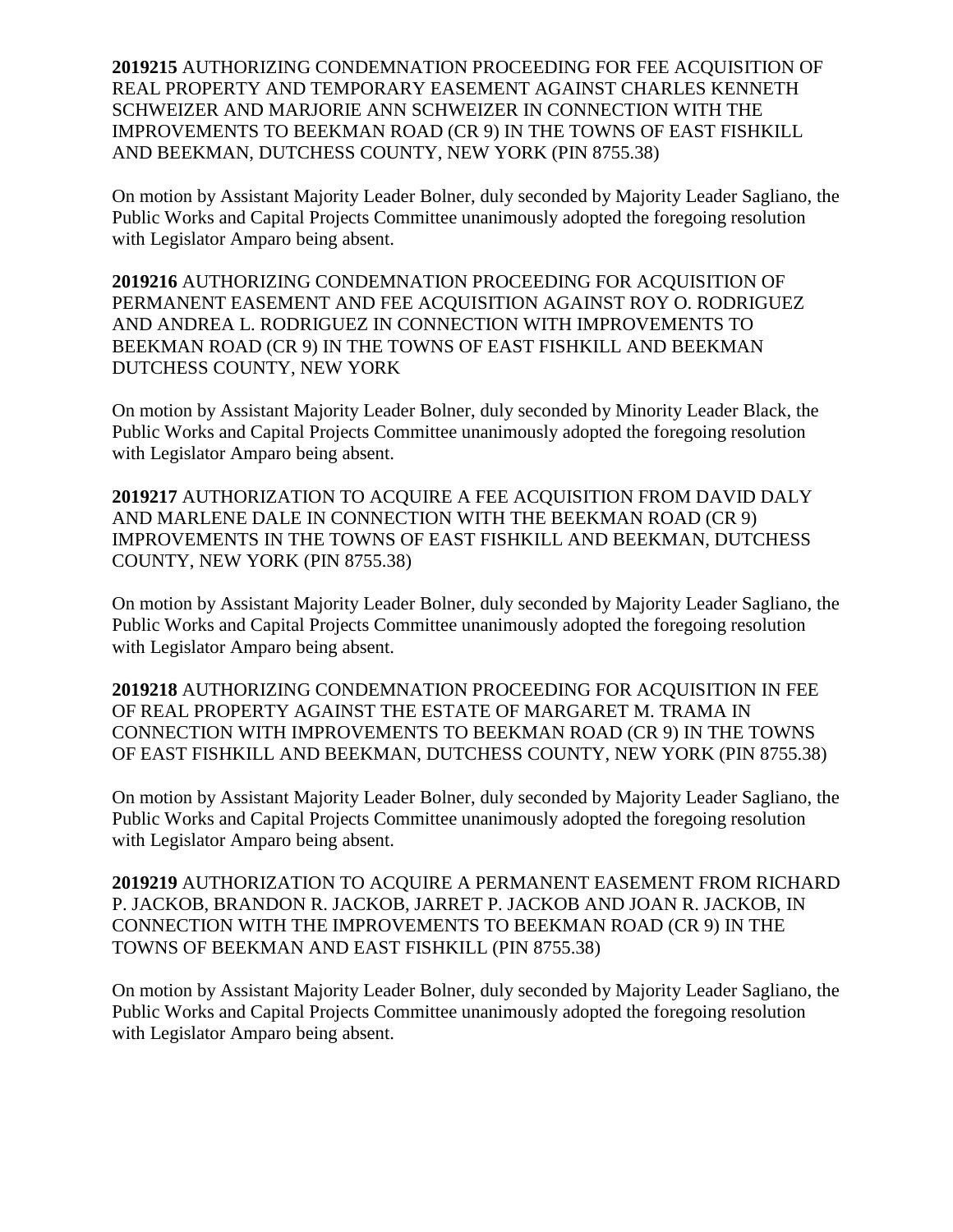**2019220** AUTHORIZATION TO ACQUIRE A FEE ACQUISITION FROM MICHAEL E. WATERBURY AND DIANA M. MOLELLA, IN CONNECTION WITH THE BEEKMAN ROAD (CR 9) IMPROVEMENTS IN THE TOWNS OF EAST FISHKILL AND BEEKMAN, DUTCHESS COUNTY, NEW YORK (PIN 8755.38)

On motion by Assistant Majority Leader Bolner, duly seconded by Majority Leader Sagliano, the Public Works and Capital Projects Committee unanimously adopted the foregoing resolution with Legislator Amparo being absent.

**2019221** AUTHORIZING THE IMPLEMENTATION AND FUNDING IN THE FIRST INSTANCE 100% OF THE FEDERAL-AID AND STATE "MARCHISELLI" PROGRAM-AID ELIGIBLE COSTS, OF A TRANSPORTATION FEDERAL-AID PROJECT AND APPROPRIATING FUNDS THEREFORE (PIN 8755.44)

On motion by Assistant Majority Leader Bolner, duly seconded by Majority Leader Sagliano, the Public Works and Capital Projects Committee unanimously adopted the foregoing resolution with Legislator Amparo being absent.

**2019222** RESOLUTION AUTHORIZING THE ISSUANCE OF AN ADDITIONAL \$1,262,500 BONDS OF THE COUNTY OF DUTCHESS, NEW YORK TO PAY PART OF THE COUNTY'S SHARE OF THE COST OF THE CONSTRUCTION OF AN EDUCATIONAL FACILITY FOR THE DUTCHESS COUNTY COMMUNITY COLLEGE ON HUDSON VALLEY REGIONAL AIRPORT PROPERTY

Assistant Minority Leader Munn requested copies of the two bids submitted for the project. Response from David Whalen, Deputy Commissioner of Public Works, attached.

On motion by Assistant Majority Leader Bolner, duly seconded by Majority Leader Sagliano, the Public Works and Capital Projects Committee unanimously adopted the foregoing resolution.

Presentation: Update by Commissioner of Public Works Robert Balkind, regarding Stadium Memorandum of Understanding

There being no further business, the meeting was adjourned.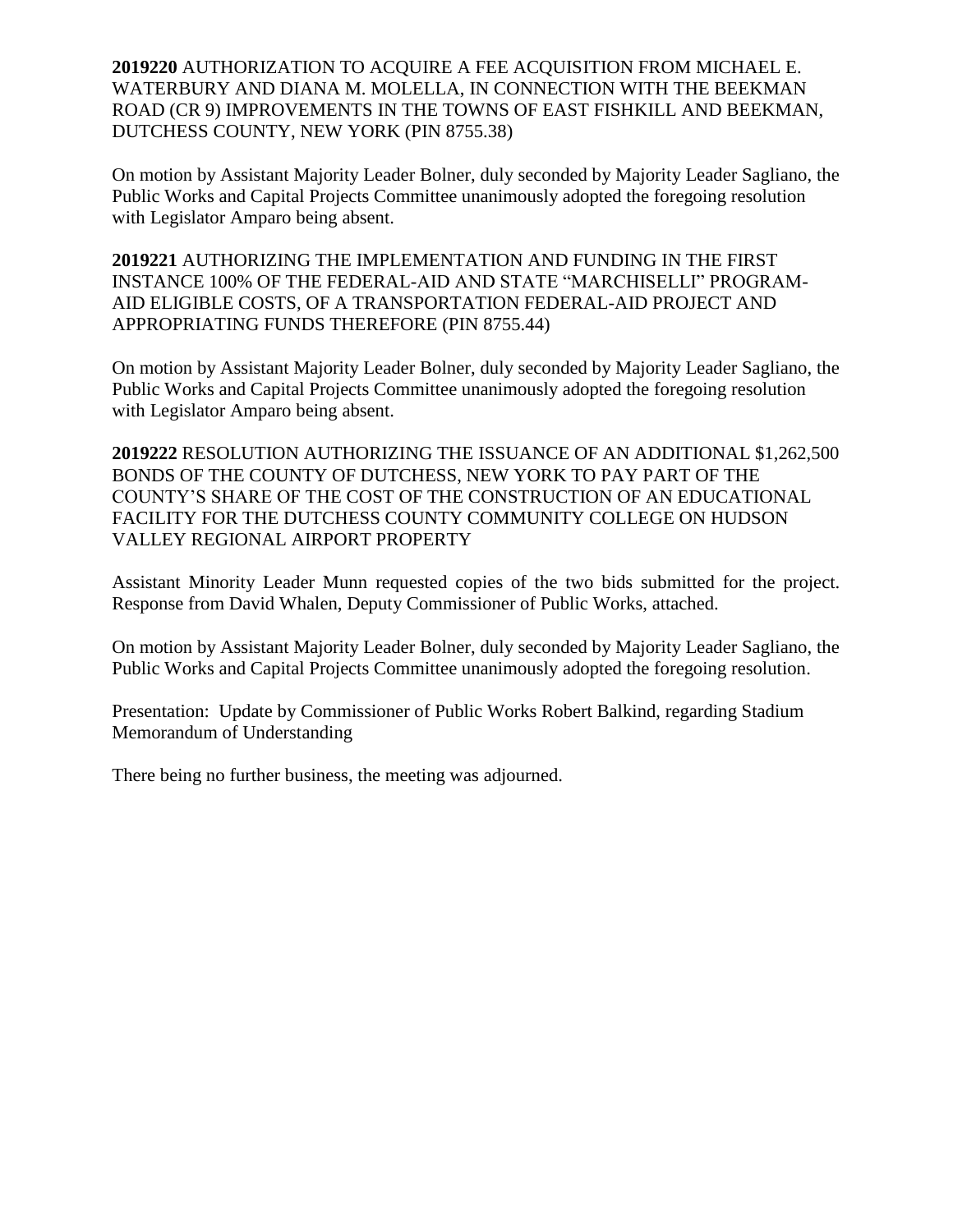## Hussing, Laura

From: Sent: To: Subject: **Attachments:** 

Morris, Carolyn Friday, August 9, 2019 8:48 AM CountyLegislature FW: DCC Educational Bldg - Estimates DCC Aviation Building - estimate analysis - C&S and Colliers - April 2019.pdf

Good morning  $-$ 

Please see the attached bids that were received for the Aviation hangar per Assistant Minority Leader Munn's request. Have a great weekend and I will see you all on Monday.

**Carolyn Morris Clerk Dutchess County Legislature** 22 Market Street Poughkeepsie, New York 12601 Tel: (845) 486-2100 · Fax: (845) 486-2113

OFFICIAL AMERICAN FLAG DISPOSAL SITE



From: Whalen, David <dwhalen@dutchessny.gov> Sent: Friday, August 9, 2019 8:09 AM To: Morris, Carolyn <cmorris@dutchessny.gov> Cc: Balkind, Robert <rbalkind@dutchessny.gov>; Baiano, Chris <cbaiano@dutchessny.gov>; O'Neil, William <woneil@dutchessny.gov> Subject: DCC Educational Bldg - Estimates

Good morning Carolyn:

Per Legislator Munn's request of Bob last night, attached please find the estimates by both C&S (building architectural firm) and Colliers (construction management firm) for the proposed DCC aviation building. Dave

David C. Whalen **Deputy Commissioner Dutchess County Department of Public Works** 626 Dutchess Turnpike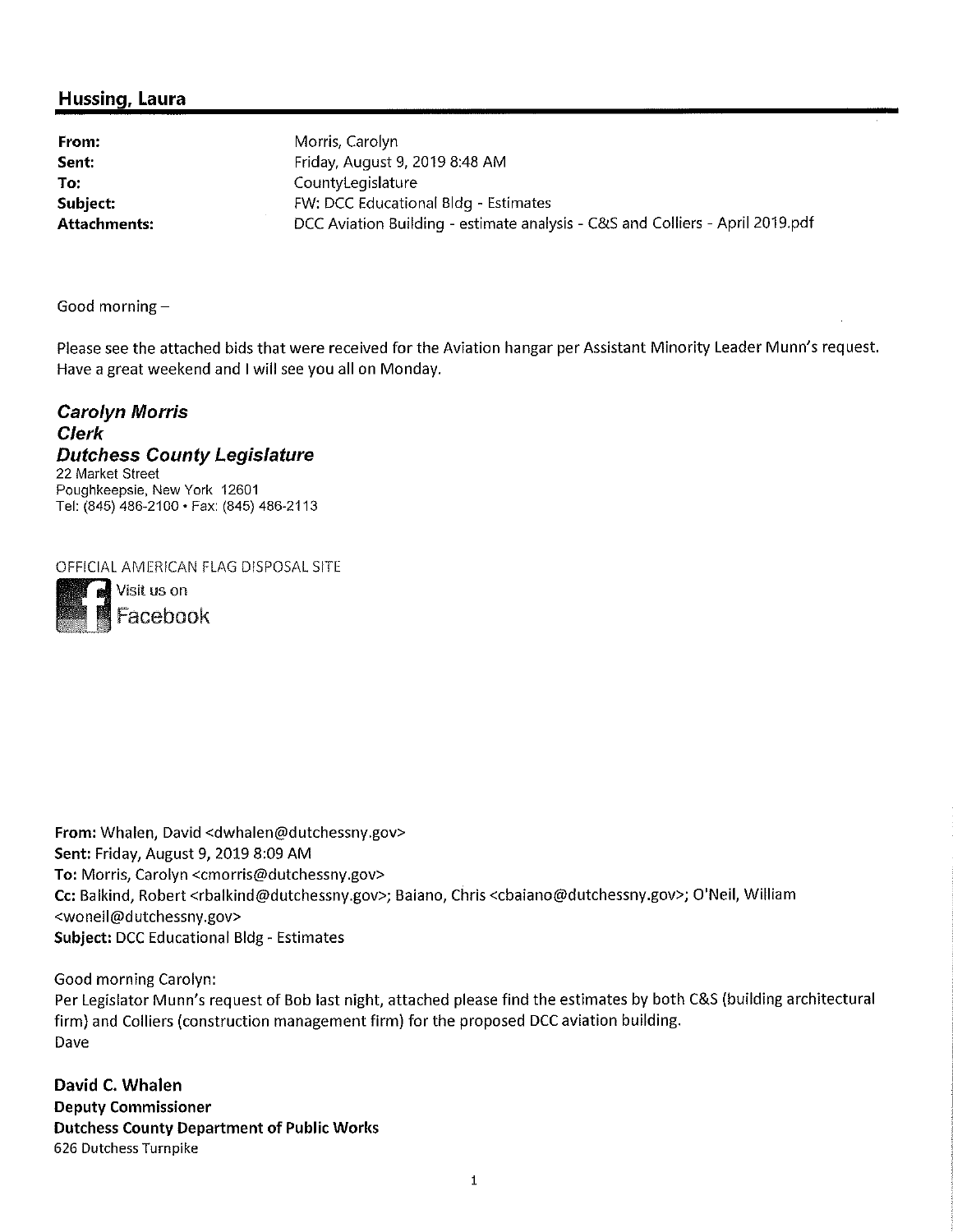Poughkeepsie, NY 12603 Phone: (845) 486-2059 Email: dwhalen@dutchessny.gov www.dutchessny.gov

 $\sim$ 

 $\sim 40^{\circ}$ 

 $\mathcal{L}_{\mathcal{L}}$ 

 $\mathcal{A}^{\mathcal{A}}$ 

 $\mathcal{A}^{\mathcal{A}}$ 

 $\sim$ 

 $\mathcal{A}^{\mathcal{A}}$ 

 $\bar{\alpha}$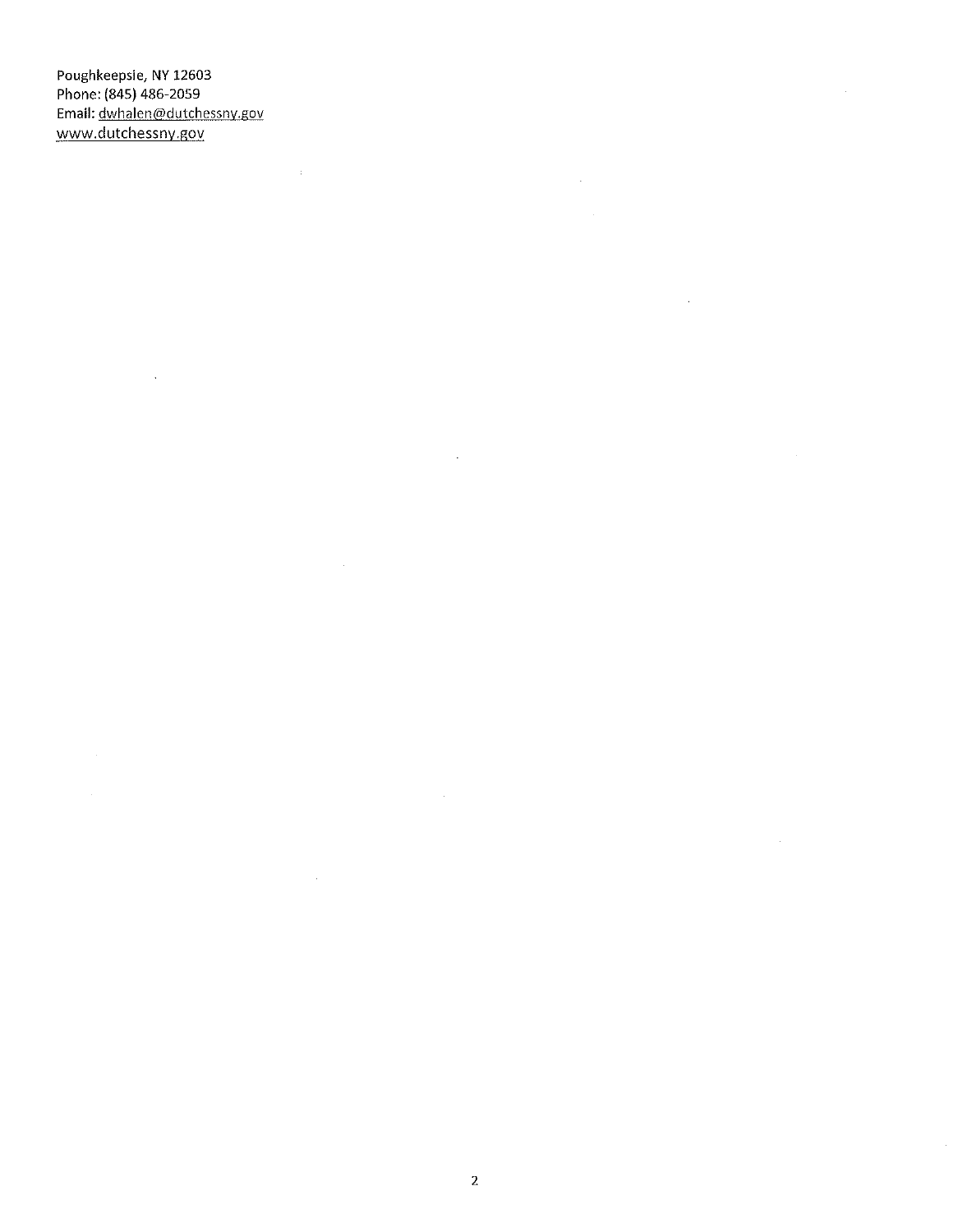| DCC - Educational Hangar Building                                                     |                     |                                      |  |
|---------------------------------------------------------------------------------------|---------------------|--------------------------------------|--|
| <b>SD Estimate Analysis</b>                                                           | $\mathbf A$         | $\bf{B}$                             |  |
| April 24-2019                                                                         |                     | A.M Fogarty                          |  |
|                                                                                       | C&S 3-22-19         | 4-22-19 90%                          |  |
|                                                                                       | 90% estimate        | cost estimate                        |  |
| \$(000) except \$/GSF                                                                 |                     |                                      |  |
| <b>Construction GSF</b>                                                               | 32,000.00           | 35,040.00                            |  |
|                                                                                       |                     |                                      |  |
| <b>Building Construction CurrentS/GSF</b><br><b>Total Construction Current \$/GSF</b> |                     |                                      |  |
|                                                                                       |                     | \$<br>268.13                         |  |
| <b>Building Construction (to 5' beyond perimeter)</b><br>I.                           |                     |                                      |  |
| A. Renovation                                                                         |                     |                                      |  |
| 2 Interior Demo & Building Sitework                                                   |                     |                                      |  |
| a, Selective Demo                                                                     |                     |                                      |  |
| Structural                                                                            | 1,974,541.00<br>S   |                                      |  |
| 3 Concrete                                                                            |                     | \$<br>899,318.00                     |  |
| 4 Masonry                                                                             |                     | \$<br>165,305.00                     |  |
| 5 Metals                                                                              |                     | \$<br>278,227.00                     |  |
| Metals misc.                                                                          |                     | \$<br>111,469.00                     |  |
| (Div.13)Pre engineered building                                                       |                     | S<br>1,076,680.00                    |  |
| Architectural                                                                         | 1,051,060.00<br>\$. |                                      |  |
| 6 Woods & Plastics                                                                    |                     | \$<br>68,921.00                      |  |
| a. Casework                                                                           |                     |                                      |  |
| b. Standing & Running Trim                                                            |                     |                                      |  |
| c. Rough Carpentry                                                                    |                     |                                      |  |
| d. Other                                                                              |                     |                                      |  |
| 7 Thermal & Moisture Protection                                                       |                     |                                      |  |
| a. Waterproofing & Damp proofing &                                                    |                     |                                      |  |
| Caulking                                                                              |                     | 32,278.00<br>S                       |  |
| b. Insulation                                                                         |                     | $\overline{\mathcal{S}}$<br>9,400.00 |  |
| c. Fire stopping                                                                      |                     |                                      |  |
| d. Foundation Waterproofing                                                           |                     | 22,558.00<br>\$                      |  |
| e. Roofs & Accessories                                                                |                     | \$<br>946,658.00                     |  |
| f. Exterior Siding & Trim                                                             |                     | \$<br>520,206.00                     |  |
| g. Other                                                                              |                     |                                      |  |
| 8 Doors & Windows                                                                     |                     | 769,107.00<br>Ъ                      |  |
| a. Doors, Frames, Hardware                                                            |                     |                                      |  |
| - Security Hardware                                                                   |                     |                                      |  |
| b. Windows                                                                            |                     |                                      |  |
| c, Translucent Panels                                                                 |                     |                                      |  |
| d. Curtainwall                                                                        |                     |                                      |  |
| e. Interior Glazing                                                                   |                     |                                      |  |
| f. Other                                                                              |                     |                                      |  |
| 9 Finishes                                                                            |                     |                                      |  |
| a. Painting                                                                           |                     | 85,948.00<br>\$                      |  |
| b. ACT                                                                                |                     | \$<br>32,351.00                      |  |
| c. GWB                                                                                |                     | \$<br>187,847.00                     |  |
| d. Flooring                                                                           |                     |                                      |  |
| - Resilient                                                                           |                     | 71,131.00<br>S                       |  |
| - Tile                                                                                |                     | \$<br>29,042.00                      |  |
| - Concrete Treads                                                                     |                     |                                      |  |
| - Carpet                                                                              |                     |                                      |  |
| e. Wall Tile                                                                          |                     |                                      |  |
|                                                                                       |                     |                                      |  |
| f. Other                                                                              |                     |                                      |  |
| 10 Specialties                                                                        |                     | 73,287.00<br>S                       |  |
| a. Toilet Partitions                                                                  |                     |                                      |  |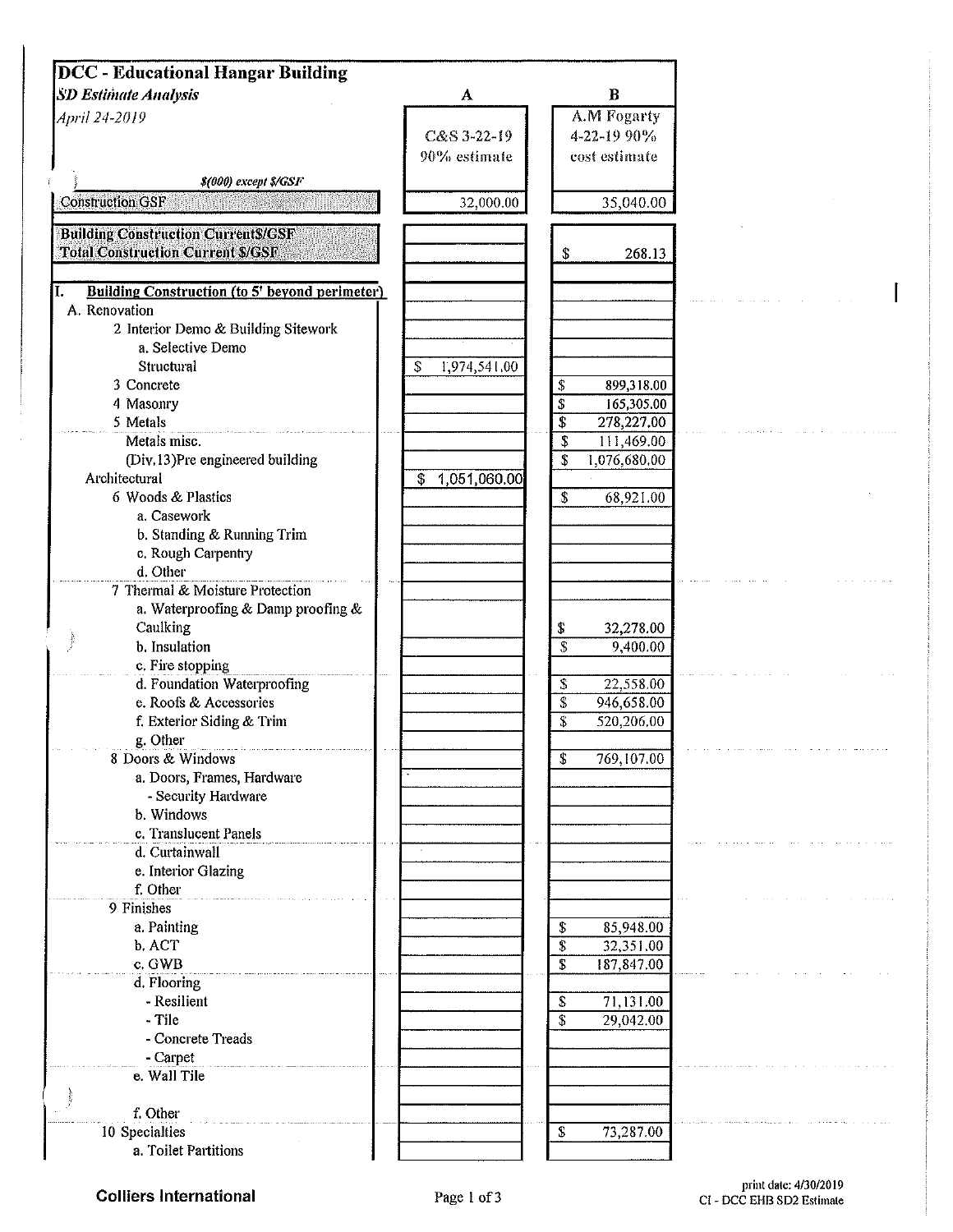| <b>DCC</b> - Educational Hangar Building              |    |                             |                          |                                             |  |
|-------------------------------------------------------|----|-----------------------------|--------------------------|---------------------------------------------|--|
| <b>SD Estimate Analysis</b>                           |    | A                           |                          | $\bf{B}$                                    |  |
| April 24-2019                                         |    | C&S 3-22-19<br>90% estimate |                          | A.M Fogarty<br>4-22-19 90%<br>cost estimate |  |
|                                                       |    |                             |                          |                                             |  |
| \$(000) except \$/GSF                                 |    |                             |                          |                                             |  |
| b. Toilet Accessories                                 |    |                             |                          |                                             |  |
| c. Fire Extinguishers                                 |    |                             |                          |                                             |  |
| d. Marker & Tack boards                               |    |                             |                          |                                             |  |
| e. Interior Signage<br>f. Building Exterior Signage   |    |                             |                          |                                             |  |
| g. Roof Screens                                       |    |                             |                          |                                             |  |
| h. Lockers                                            |    |                             |                          |                                             |  |
| i. Other                                              |    |                             |                          |                                             |  |
| 11 Equipment                                          |    |                             |                          |                                             |  |
| a. Projection Screens                                 |    |                             | \$                       | $\overline{a}$                              |  |
| b. AV Equipment                                       |    |                             |                          |                                             |  |
| c. Residential Appliances                             |    |                             |                          |                                             |  |
| d. Kitchen Equipment                                  |    |                             |                          |                                             |  |
| e, Other                                              |    |                             |                          |                                             |  |
| 12 Furnishing                                         |    |                             | \$                       | 4,728.00                                    |  |
| a. Window Treatments                                  |    |                             |                          |                                             |  |
| b. Mats                                               |    |                             |                          |                                             |  |
| c. Louvers                                            |    |                             |                          |                                             |  |
| d. Bleachers<br>e, Other                              |    |                             |                          |                                             |  |
| 14 Conveying System                                   |    |                             |                          |                                             |  |
| 21 Fire Protection                                    | \$ | 463,107.00                  | \$                       | 392,322.00                                  |  |
| 22 Plumbing                                           | \$ | 491,500.00                  | $\overline{\mathcal{S}}$ | 382,072.00                                  |  |
| 23 HVAC                                               | \$ | 1,100,036.75                | $\mathbb{S}$             | 941,508.00                                  |  |
| a. Heat Generation                                    |    |                             |                          |                                             |  |
| b. Cooling Generation                                 |    |                             |                          |                                             |  |
| c. Controls                                           |    |                             |                          |                                             |  |
| d. Testing & Balancing, Commissioning                 |    |                             |                          |                                             |  |
| e. Air Distribution                                   |    |                             |                          |                                             |  |
| f. Other                                              |    |                             |                          |                                             |  |
| 26 Electrical                                         | \$ | 77,567.50                   | \$                       | 926,550.00                                  |  |
| a. Service & Distribution                             |    |                             |                          |                                             |  |
| b. Lighting Fixtures                                  |    |                             |                          |                                             |  |
| c. Lighting & Branch Wiring                           |    |                             |                          |                                             |  |
| d. Fire Alarm                                         | \$ | 100,743.50                  |                          |                                             |  |
| e. Communications & Low Voltage<br>f. Master Clock/PA | \$ | 76,800.00                   |                          |                                             |  |
| g. Security & CCTV                                    | \$ | 74,250.00                   |                          |                                             |  |
| h. Motor Circuits                                     |    |                             |                          |                                             |  |
| i. Lightning Protection                               |    |                             |                          |                                             |  |
| j. Temp Power & Permits                               |    |                             |                          |                                             |  |
| k. Other                                              |    |                             |                          |                                             |  |
| <b>Total Building Construction</b>                    |    |                             |                          |                                             |  |
|                                                       |    |                             |                          |                                             |  |
| II.<br><b>Related Construction</b>                    |    |                             |                          |                                             |  |
| A. Sitework (beyond 5' of building)<br>Site Prep.     | s  | 1,177,258.75                | \$                       | 345,552.00                                  |  |
| Drives, Paths & Plazas                                |    |                             |                          |                                             |  |
| Parking<br>3                                          |    |                             |                          |                                             |  |
| Site Improvements<br>4                                |    |                             | S                        | 581,640.00                                  |  |
| Landscape & Planting                                  |    |                             |                          |                                             |  |
| <b>Building Demo</b><br>6                             |    |                             |                          |                                             |  |

 $\cdot$ 

Ť. ś.

Ť.  $\frac{1}{4}$ ŧ